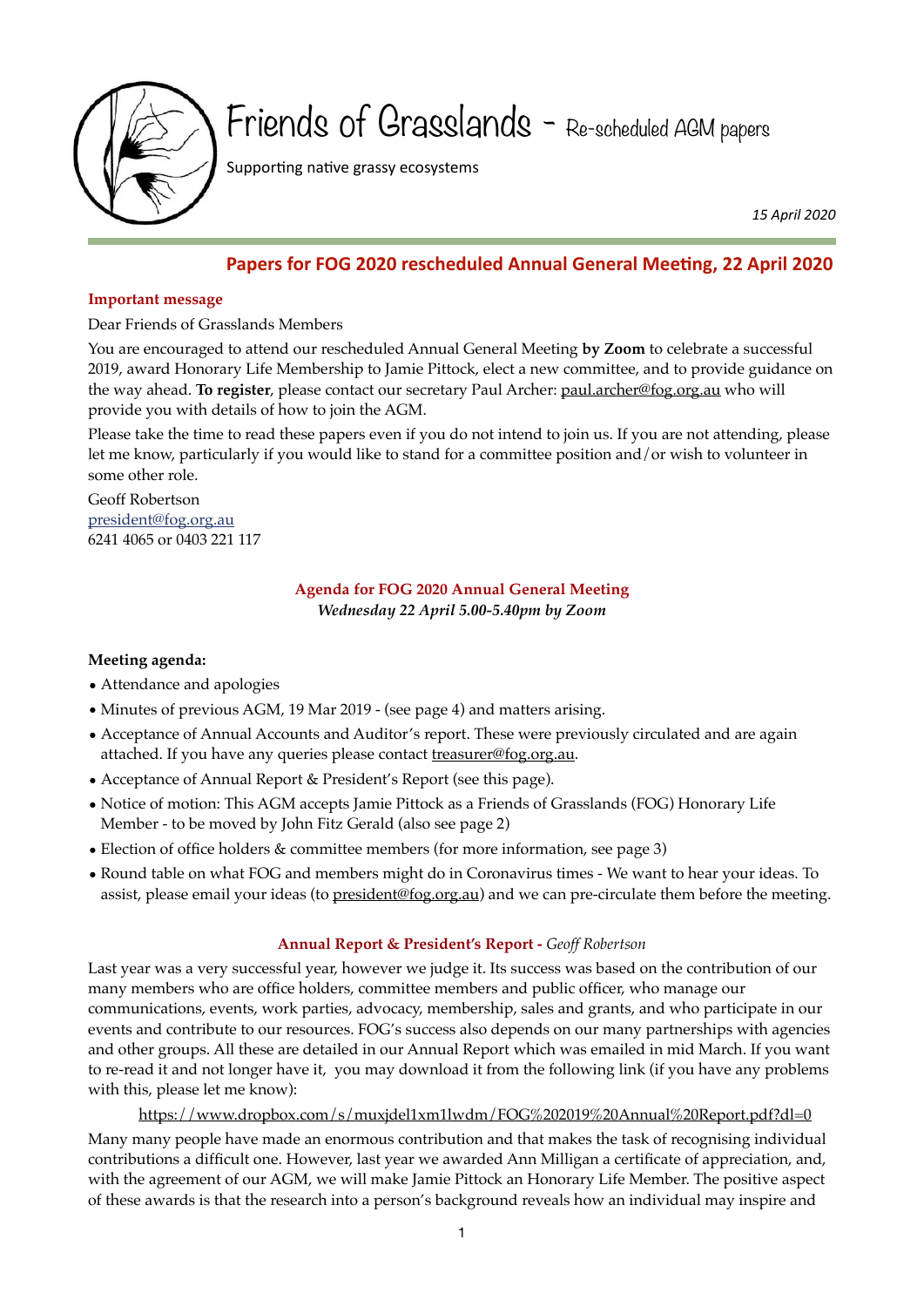set an example to the rest of us. I would like to thank both Ann and Jamie for their inspiration, leadership and contribution.

As flagged at our "Friends of Grasslands in the 2020s" forum, FOG's volunteer base, as distinct from membership, is seriously declining, as some of our more experienced volunteers partly or fully withdraw. Hence, we had embarked on a process to rejig our governance arrangements and to encourage some volunteers to take on more tasks, or newer members to step up. We had prepared a range of recommendations to change our governance arrangements which were included in the AGM papers emailed on 12 March. With the onset of Coronavirus, these recommendations need to be set aside for some time at least.

However, we still need volunteers to step up. Tasks for volunteers can be flexibly designed, and arranged around each volunteer. Some volunteers work many hours, some moderate hours and some few hours. It all contributes. To qualify as a volunteer you need some vision, a preparedness to make an on-going, but not indefinite, commitment. Being a volunteer can have many benefits. Often it is thought that volunteers need a background in ecology - that is definitely not the case.

After having celebrated FOG's 25th anniversary, we have now moved into a period of great uncertainty. Personally, I have found that recent events have profoundly affected me, creating a sense of loss and grieving. We have heard that drought, fire and Coronavirus have, each in turn, taught us profound lessons. I believe, on the positive side, each of these events show us that we need to take a more constructive path to quickly reducing greenhouse gas emissions and to turn away from economic policies based on greed, economic inequality, reliance on greenhouse gas emissions and running down our biodiversity assets. However, and what I will more depressing is that, when "the economy springs back", the community is likely to forget these profound lessons and find "we cannot afford" reducing greenhouse gas emissions, restoring the environment and the rest. Hence I believe that we, who are concerned about our grassy ecosystems, must formulate our ideas on where to go from here.

In the meantime, we need to think about what FOG and its members should do now to support our grassyecosystems.

Finally, I would like to thank the many people who contribute their time and energy to FOG. These include our office holders: Paul and Janet; committee members: Rainer, Margaret, Andrew, Juliey, Maree and Ken; public officer: Andy; advocacy co-ordinator: Naarilla; web page: Richard; membership officer: Heather; sales, representation at Biodiversity Working Group and formerly membership officer: Sarah; on-ground-coordinators: Jamie, John & Linda; Facebook: Laura; and Ann for her work on the newsletter, eBulletin, and activities before she stood down from these roles. I would also like to thank the many people who give presentations to FOG and/or who work with FOG on its many projects; the many volunteers who assist in our on-ground work parties, and who organise and/or attend our many FOG events.

### **Notice of Motion**

#### **to accept Jamie Pittock as an Honorary Life Member**

**Motion**: This AGM accepts Jamie Pittock as a Friends of Grasslands (FOG) Honorary Life Member for his outstanding contribution to grassy ecosystems since the 1980s, his contribution to Friends of Grasslands and more broadly his leadership and public advocacy for Australian conservation.

### **Statement in support**:

In support of this resolution, this AGM notes the following contributions made by Jamie Pittock:

- Jamie's contribution to grasslands commenced in the 1980s when he was an advocate for the conservation of natural temperate grasslands in Victoria.
- Subsequently he joined the World Wide Fund for Nature (WWF) where he undertook the leading role in arranging Commonwealth Government support for a number of very important grassland conservation projects. Amongst these was the grassy ecosystems grants program. FOG received one of these grants which led to its work on Old Cooma Common. Jamie's behind-the-scenes-support for FOG's project was an extremely valuable contribution to the project and laid the foundation for much of FOG's subsequent successful on-ground projects. In addition, with his encouragement, FOG and WWF formed a very close relationship which lasted many years and was extremely important to FOG in building its networks, credibility and advocacy work.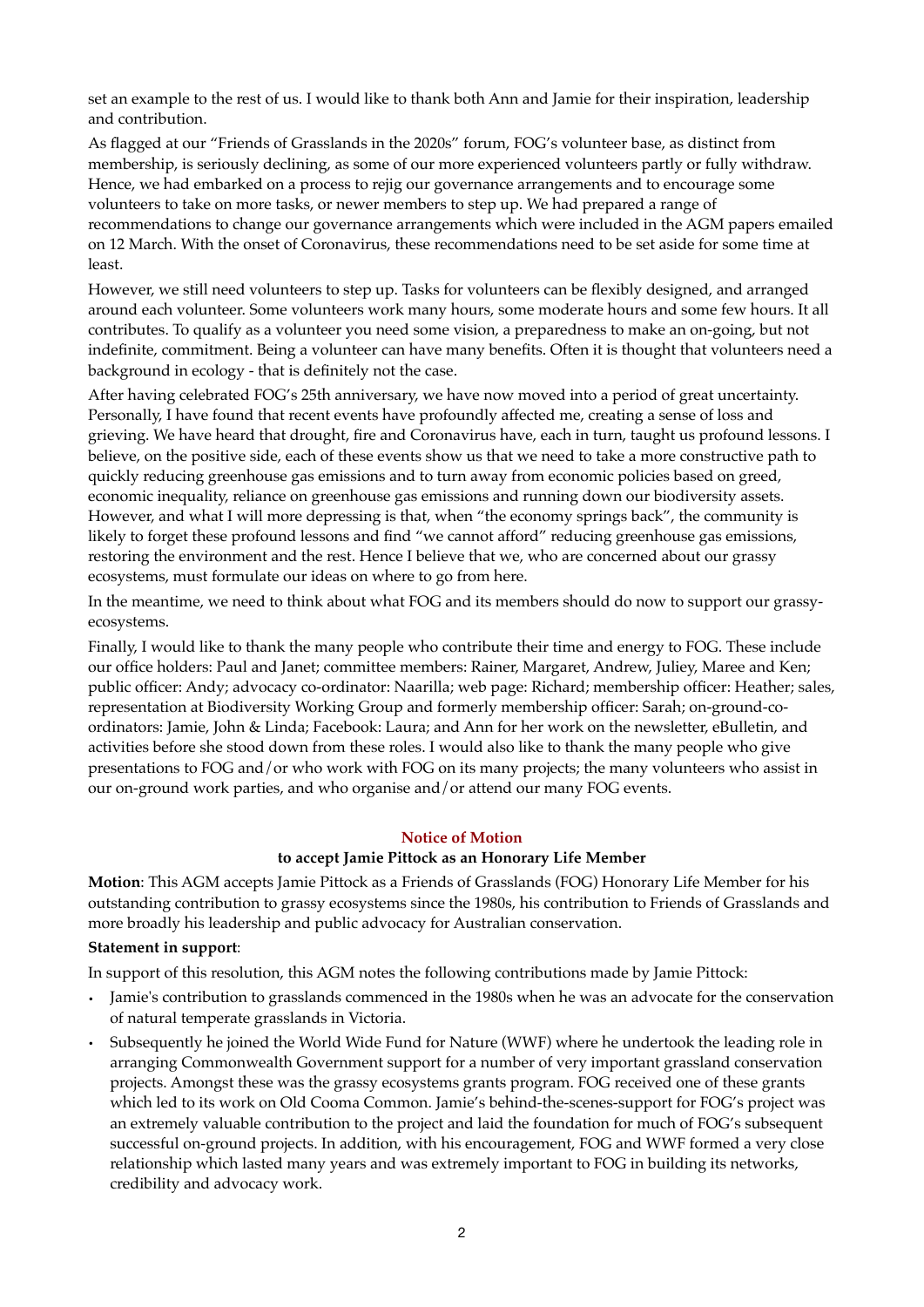- In 2009 Jamie initiated FOG's partnership with the National Capital Authority for restoration of National Capital Lands. That project has been sustained and enormously successful. Jamie's role as organiser, coordinator, liaising with NCA, public advocate, team builder, technical expert, mentor, and his enormous personal commitment have epitomised what an ideal conservationist is, and grasslands are extremely fortunate to have him as a champion.
- His list of professional achievements and writings is truly outstanding and his appointment as Professor, Fenner School of Environment and Society, is truly deserved. In his professional life he shows the same openness and friendliness, preparedness to act as advisor and mentor - truly great personal qualities. His willingness to appear in the media and be a public advocate for grasslands and conservation are major contributions to Australian society.

### **Annual elections of office holders or ordinary committee members**

The AGM elects the FOG committee, including office holders (President, two vice-Presidents, Secretary and Treasurer) and up to eight ordinary committee members. Financial members may be nominated to any position. A nomination requires a nominator and seconder and agreement by the nominee (who also may be the nominator or seconder). Under our rules, nominations should have been received by our returning officer, [paul.archer@fog.org.au](mailto:paul.archer@fog.org.au) by c.o.b. 10 March (which was extended to 15 March).

By that date nominations were received for the positions of:

President: Geoff Robertson, & Treasurer: Janet Russell

Ordinary committee members: Juliey Beckman, Maree Gilbert, Ken Hodgkinson, Margaret Ning, and Andrew Zelnik.

Rainer and Paul will not be re-standing for the 2000 committee. Hence, the positions of two vice presidents, secretary and some ordinary committee members are vacant. Please seriously consider nominating.

Normally the committee meets every two months. We propose to hold regular meetings by Zoom while the Coronavirus is around.

Apart from these we need assistance with the newsletter, eBulletin, and Facebook.